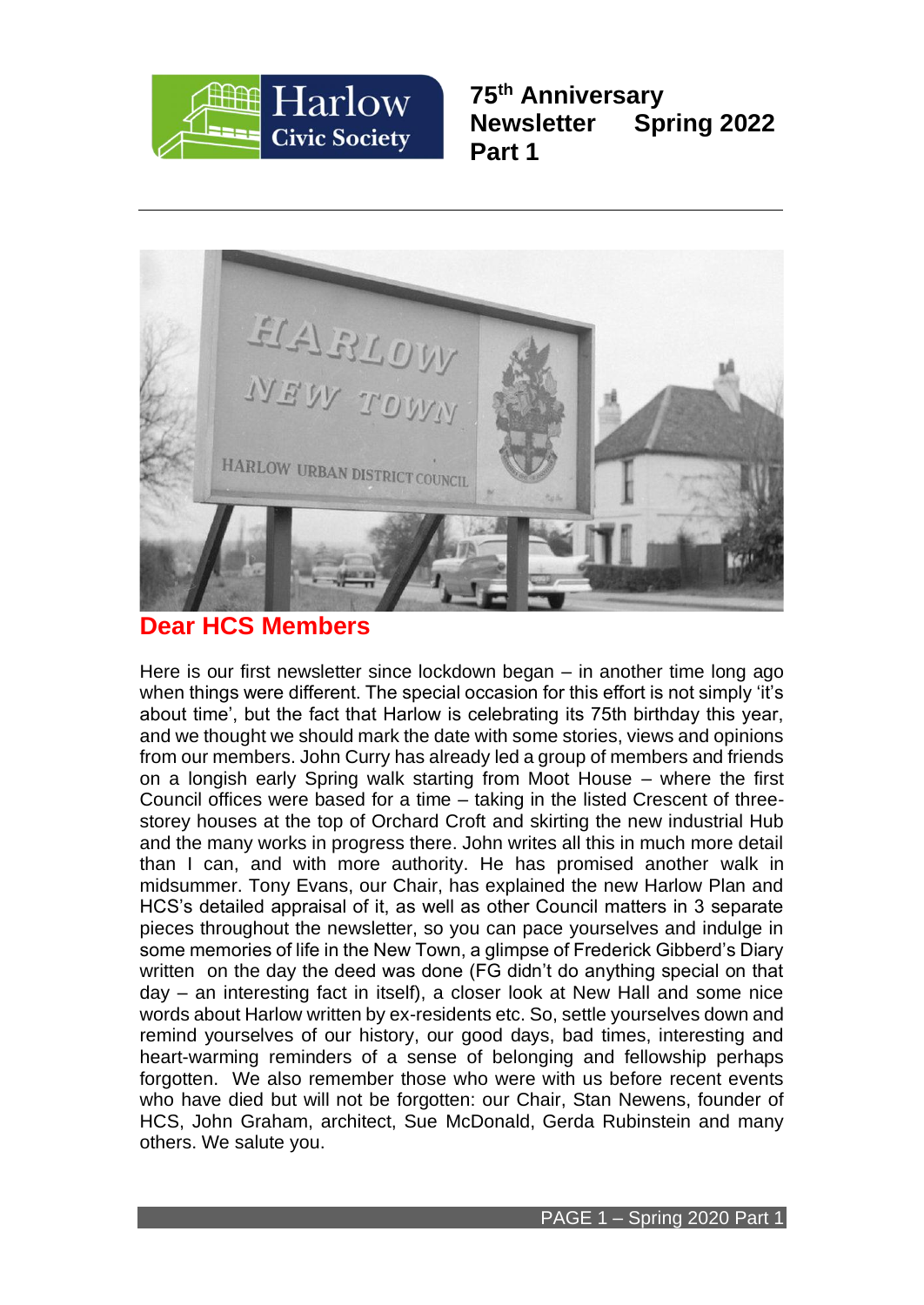We were overwhelmed by the number of pieces that were sent to us. Consequently, we have decided to divide the 75th Anniversary edition into two parts; we'll send part two in a week or so. Meanwhile, here is part one.

I'd say 'Enjoy!' but I really don't like that exhortation. So, I'll just say – remind yourselves of what an exciting new venture it was, and how lives have been changed.

### **Barbara Burge**

## **Harlow Town Plan**

In January this year Harlow Council held a consultation on a draft Town Plan which set out a vision for 2047, which will be Harlow's centenary year.

The Council and Harlow Community needs to set the development framework and agenda, given that there are multiple developers, planning authorities, organisations and agencies involved, with no single overall body, such as the old Development Corporation. We support the creation of a long-term vision for the town, to evolve and be maintained as the context changes.

The draft plan covered a range of key issues:

- Growth management to meet the town's needs
- Types of housing needed
- Climate change and transport infrastructure
- Regeneration of the town centre
- Sports and leisure facilities and green open spaces
- Improving health and wellbeing
- Neighbourhood regeneration shopping centres, hatches and estates
- Waste & recycling services and facilities.

We set up a working party to review the draft plan. We broadly supported the vision and welcomed the plan, which we consider to be positive and aspirational. We suggested it be renamed 'Harlow 2047 Vision'. However, in our view it is not a plan as such since it doesn't have measurable objectives, resources and activities – nevertheless it is important and useful to set the agenda and themes to be developed.

Most of the themes in the consultation document are not those that the Council controls directly. The document should indicate how the Council will seek to influence and gain the buy-in of the organisations and stakeholders that currently control the areas covered by each theme.

Community Engagement is an area that should be addressed at the beginning - how we realise the vision and develop informed, empowered and active community involvement in local decision making. It should say how the Council's Community Engagement Strategy will be further developed. We note that an updated Engagement Strategy was presented to the Council Cabinet on 24th March. We will review this in due course.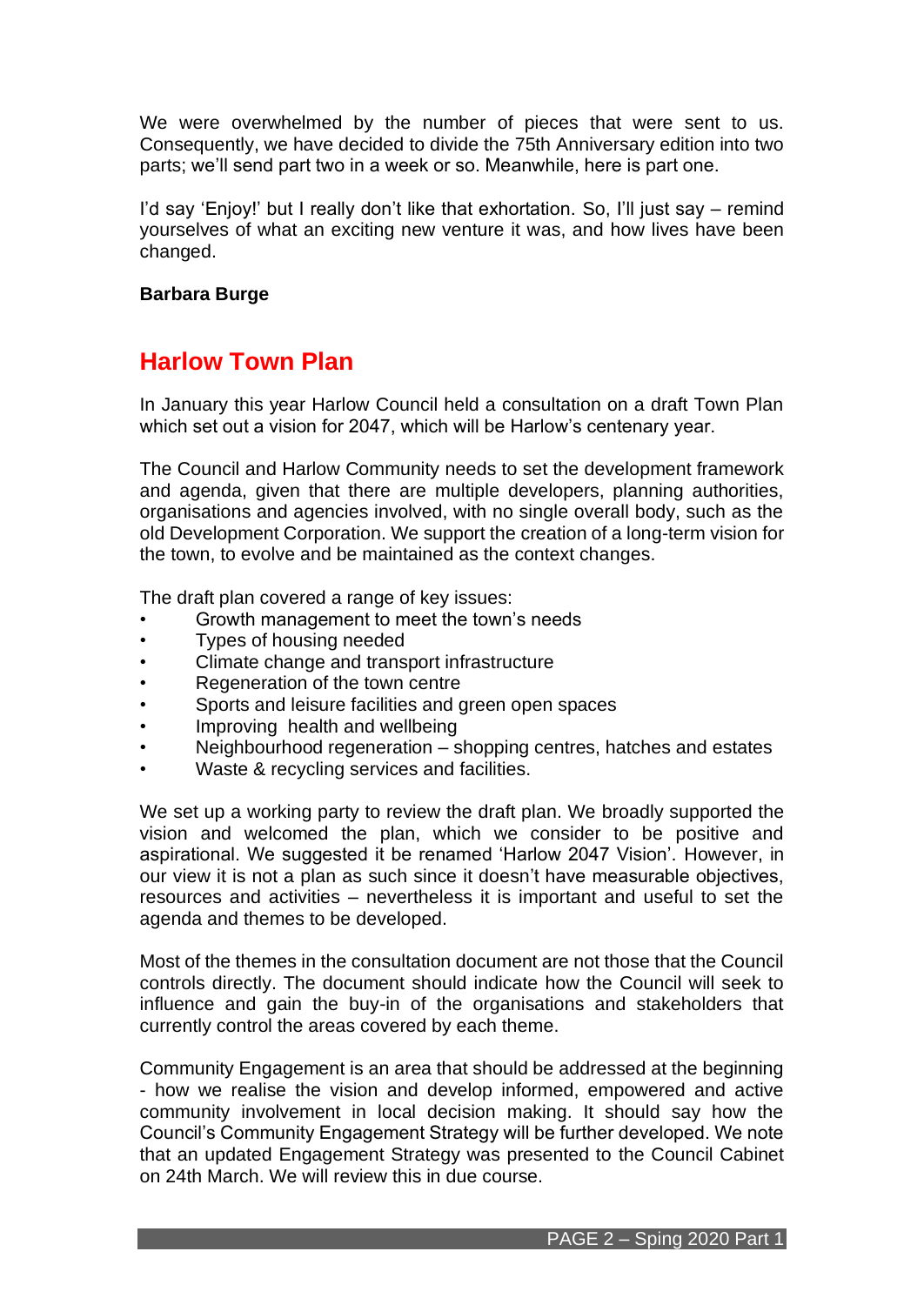The document is a first draft that we understand will be expanded, and we believe there are some important additions to be made. The draft vision is focussed on development planning, economic development and infrastructure. To be truly holistic, we believe it should be extended to include all significant areas that are integral to the quality of life in the town. In our view, there are some important areas not covered or which should be expanded, such as: Education, Arts, Culture and Heritage, Social Infrastructure and Development, in particular support and facilities for families and young people. We gave our views on each section of the documents and suggested additions for each of these further areas. You can read the draft plan [here,](https://www.harlow.gov.uk/planning-and-building-control/planning-policy/town-plan) and our response [here.](http://www.harlowcivicsociety.org.uk/wp-content/uploads/2022/04/Harlow-Civic-Society-Response-to-Harlow-Town-Plan-January-2022.pdf)

The draft plan contains commendations such as 'one of the best', 'enviable', 'exemplary', 'world class'. These are fine as a shorthand for aspirations, but we said that there should be more in each supporting theme about what these mean in practice, how they can be assessed objectively and be used to shape the achievement of the vision. For example, the statement 'Harlow's cycle network will be completely rebuilt and extended to a world leading standard' could be expanded to add 'that connects all areas of Greater Harlow, is separated from pedestrians, is well maintained, well-lit and safe'.

The vision is for 2047, which is later than the date the Council has set to achieve carbon net zero emissions and just before the national target of 2050. Given the scale of reductions required to meet the targets, it is evident that planning for and mitigating climate change must be a central concern of everything that the Council does. We believe that addressing climate change must be given even more urgency and prominence than is already the case in the draft vision.

**Tony Evans**

## **A Walk in the Sunshine**

Friday 25th March 2022 marked 75 years since the signing of the Designation Order by Lewis Silkin MP, Minister for Town & Country Planning in the Attlee government,

Harlow Civic Society organised a walk to mark the occasion, on what turned out to be a beautiful spring day. Warm sunshine, daffodils, primroses and cherry blossom greeted 30 or so walkers who assembled outside Moot House at The Stow that afternoon. Moot House was chosen as a starting point for a number of reasons. Firstly, in 1947 the house was probably the only habitation in the rural

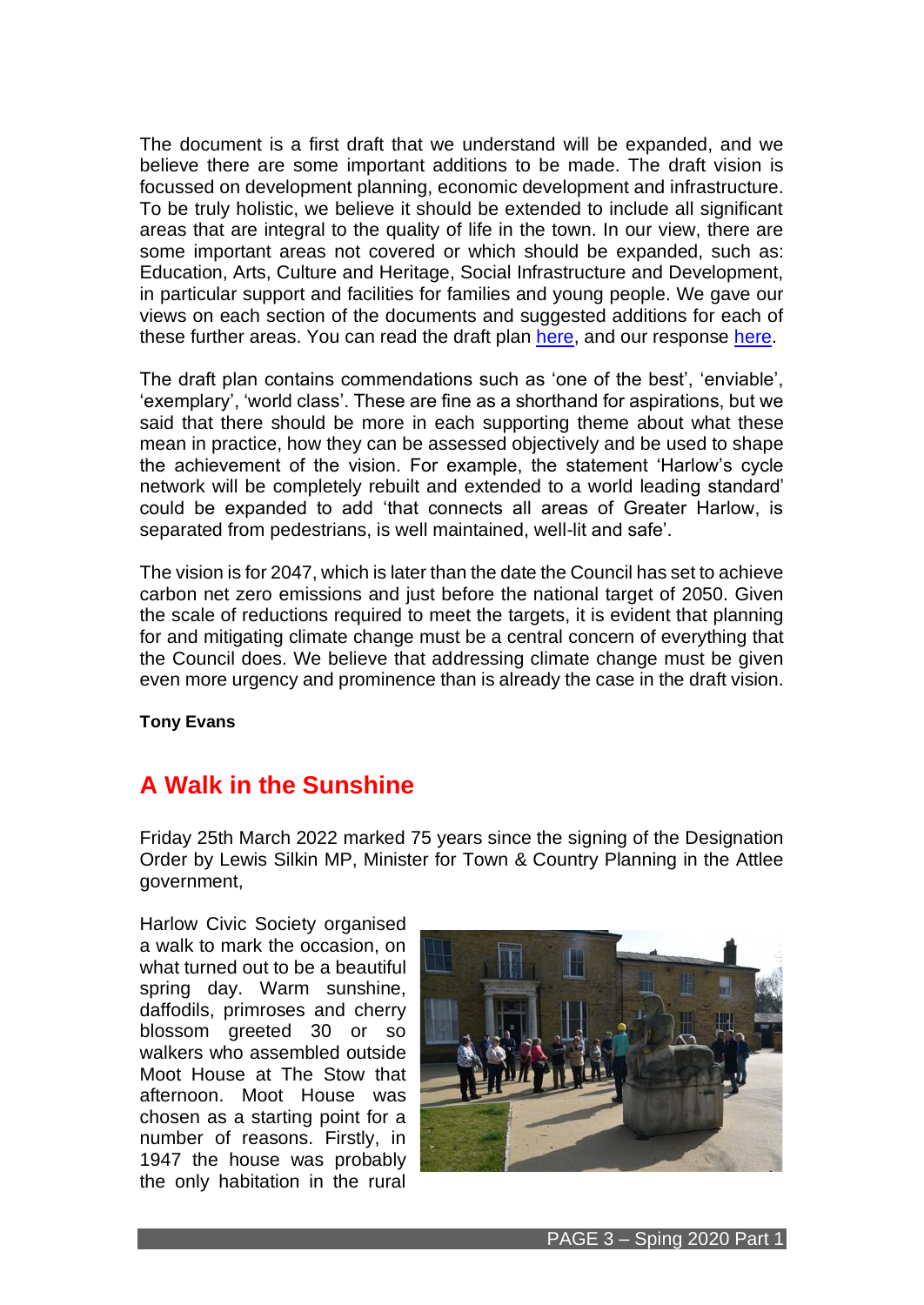landscape here. It had been built in 1860 by the Arkwright family as the vicarage for St Mary at Latton church and now stood empty. The church would have been visible from the house, but now The Stow shopping area has taken away that view. Secondly, the vacant building soon became the de facto town hall in the early days of the New Town, with Epping and later Harlow Councils holding meetings there. It also became the cultural centre when Netteswell & Mark Hall Community Association took over the building for the benefit of new town residents. Thirdly, on the forecourt of Moot House stands 'Chiron' the first of the Town's sculpture collection, commissioned to mark the coronation of Queen Elizabeth in 1953.

Moving off at about 2.00pm we admired the terrace of houses at Orchard Croft as we walked across the green to Latton Street. Before the arrival of the new town this was a public road that ran approximately south – north from Potter Street, a small village on the A11 London – Norwich road, to Netteswell village.



Frederick Gibberd, who had been appointed Master Planner for Harlow, saw that this road and others of a similar nature would make ideal cycling and pedestrian routes, as a new road network would be required for vehicular traffic.

And so our group continued along Latton Street, passing the housing areas of Cooks Spinney & Blackbush Spring until we arrived at Momples Road. Here we



stopped to admire the outstanding architecture of Ladyshot, so bold! It was designed by F R S Yorke, one of many young architects appointed to design areas of our town.

Continuing south along Latton Street we reached the point where Todd Brook flows west beneath our route. The brook continues west, right across the town and is the main artery to the east – west green wedge, a main feature of Gibberd's plan. Whilst straddling Todd Brook we took the opportunity to admire Pennymead Tower and the curving block of maisonettes, Quarry Spring. The view from these buildings across the meadows is to be envied. Frank Brown, who had lived in the tower told us of his early years in Harlow, residing in Pennymead Tower. Heavenly, probably sums it up!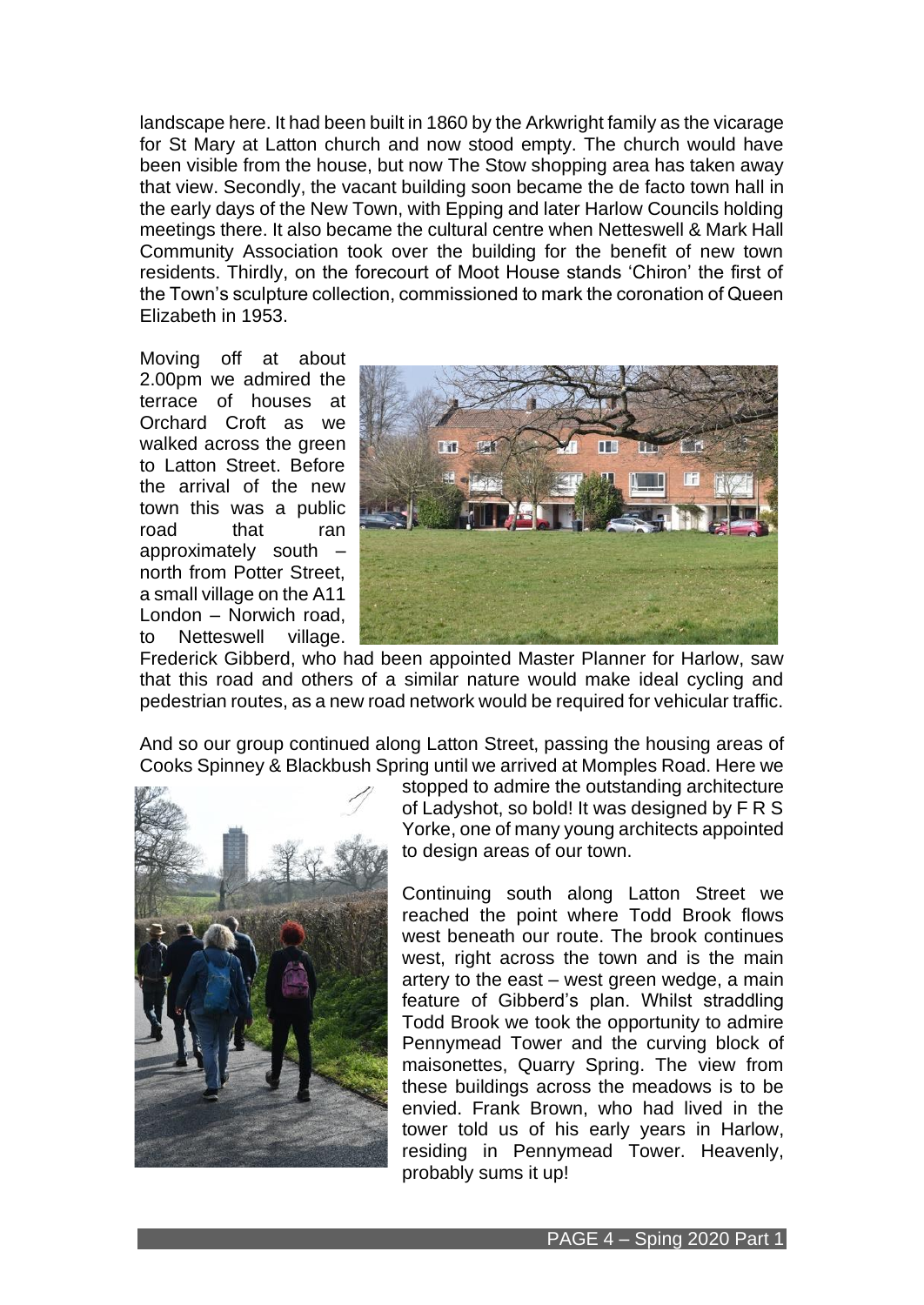Proceeding southwards we soon reached Puffers Green with the instantly recognisable Clock Tower house of 1863. It is currently shrouded in scaffolding while routine maintenance is carried out on this charming landmark. Listed grade 2, it was built by the Arkwrights, who were the major landowners here until the arrival of the New Town. Onwards, via New Town underpasses beneath Second Avenue and the A414 and then through Pytt Field, unremarkable, except for some well-designed 1960s bungalows. We then headed north, along through Gardiners, formerly the A11, and bordering Church Langley, the 1990s addition to our town. Diving through yet another underpass, beneath Church Langley Way, we soon returned to the old A11 and reached Kao Park.

Kao Park is part of Harlow's rejuvenated, science- based industrial zone. The site, once occupied by STL (Standard Telephone Laboratories), is the location where Sir Charles Kao and his team developed fibre optic cables, so important to the development of the internet. Now the site is occupied by long term, Harlow based companies such as Raytheon, Arrow Electronics and



Pearsons. It is also home to Kao Data, a computing centre said to be the most powerful in the UK. Two more such facilities are in the planning and construction phases on adjacent sites. A sure sign of industrial faith in the future for Harlow. Gazing at a building full of computers is probably not the most uplifting of experiences, but it is part of the future for our town.

We moved on, less swiftly now, northwards along London Road to Newhall, the ongoing private development in Harlow, turning into Maypole Street to admire the 'black houses'. These were designed by the Alison Brookes architectural practice and were shortlisted for the prestigious Stirling Prize for Architecture in 2013. Clearly an effort is being made to produce an attractive townscape in Newhall.





We then returned to the commercial/science district called Harlow Innovation Park to see one of the Town's latest sculptures outside new office buildings that are available to let. Twofold by Nick Hornby is an impressive steel sculpture that can be viewed from various angles and was much admired by our group.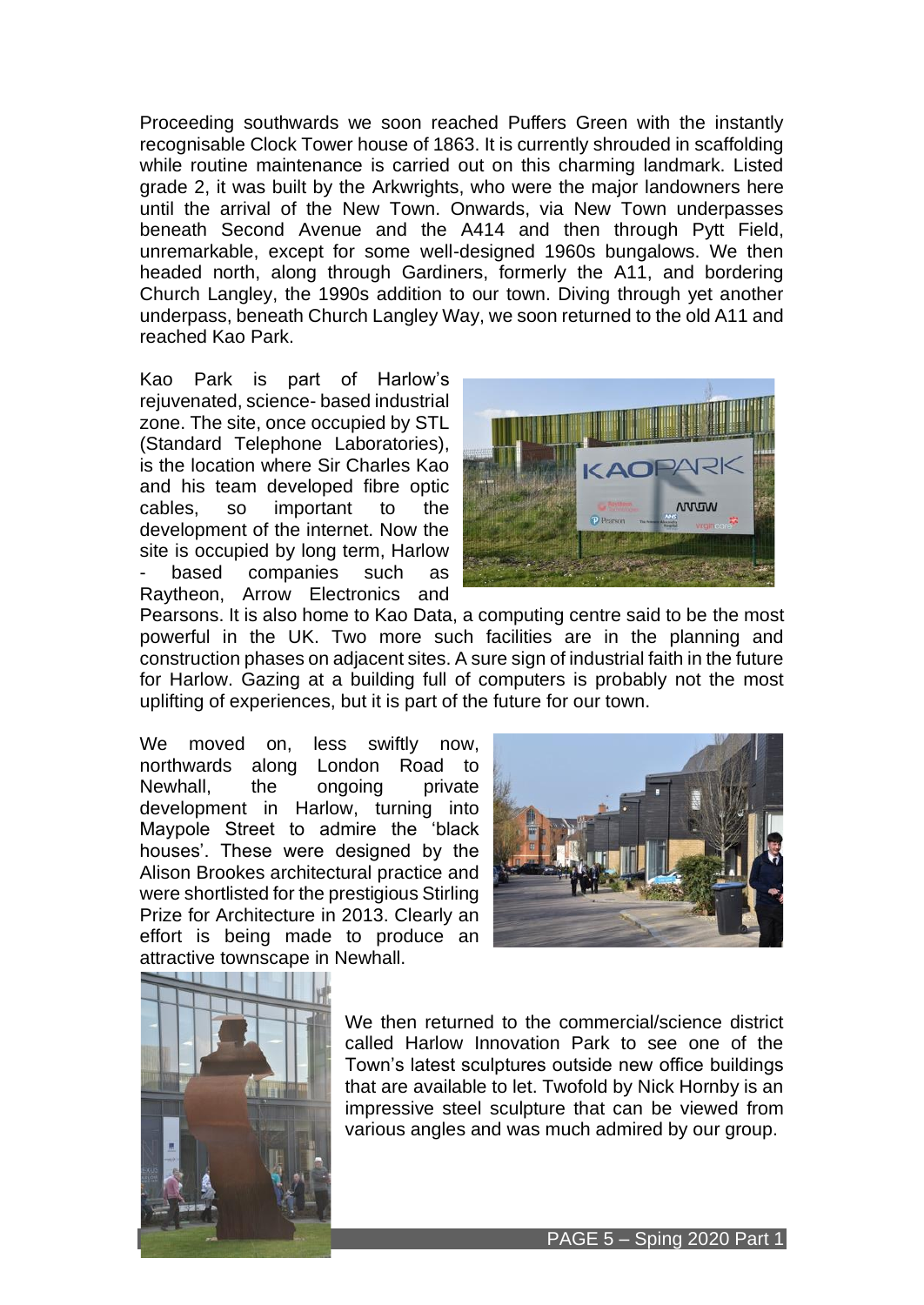The penultimate leg of our walk was along the A414 to Felmongers in Mark Hall South. It is typical of the early New Town, with a good variety of accommodation and green spaces. We then crossed Momples Road and walked past Solo Flight, surely one of the Town's favourite sculptures. The juxtaposition of the sculpture and the ancient church of St Mary at Latton on the other side of First Avenue is one the joys of the townscape.



*Route of 75th anniversary walk, 6.5 km*



Back at last to The Stow, the sun still shining, weary legs carried us through the pedestrianised shopping centre, pausing only to polish the bronze sculpture Not in Anger. We returned to Moot House having travelled through 75 years of Harlow New Town in a couple of hours. My thanks to all who kept me company, especially those of you whose recollections of life in Harlow added greatly to the event.

Another walk will take place on Saturday 18th June, starting at 10.30. We will walk to the Town Park and back, a distance of about 3 miles. I hope that you will be able to join me then. Details to follow.

### **John Curry**

## **Harlow Women's Institute - A bridge between two worlds**

Mrs Newman Gilbey (\*see below) of Mark Hall was the first President of Harlow Women's Institute. The first meeting in July 1919 was held at Mark Hall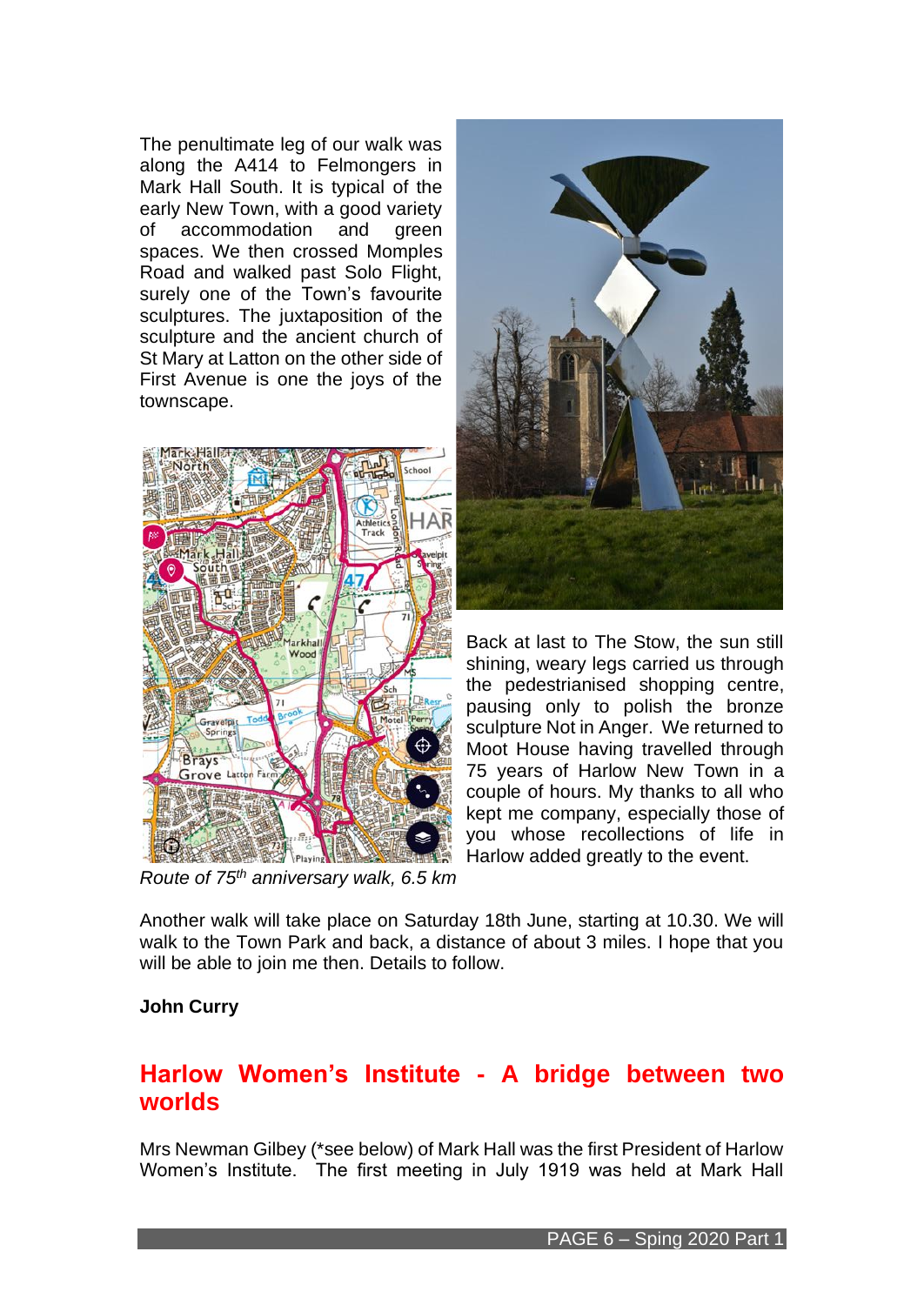Laundry which was situated on Netteswell Road, now a cycle track. Mrs Phillips of Mayfield Farm, the wife of Harry Phillips, who was the Farm Bailiff for Moor Hall, was Secretary. The WI in Essex dates back to 1917.

After Mrs Gilbey stepped down as President she continued to support the WI. Members were invited to Mark Hall for garden parties. Other owners of large houses also invited the WI to use their grounds, eg The Wayre and Hill House, Mulberry Green and Hillingdon at Churchgate Street.

Life was very different then. Harlow was the local shopping hub for the villages (little more than hamlets) which were later to comprise the new town of Harlow. Kirkaldy's Marine Engineering Works at Burnt Mill was the biggest employer. Employment in agriculture, the Essex Hunt, domestic service in local large private houses still gave Harlow a pre-war, rural feel, but the WI provided women in Harlow with an interest beyond their homes and an opportunity to develop new skills.

The WI Hall in Garden Terrace Road was opened in December 1920 together with its neighbour The War Memorial Institute. In the early 1920s Harlow WI was raising money for its building fund. Little has changed since then - the WI in 2022 is still trying to raise money for its building fund!

During the Second World War the WI Hall was used as part of the war effort. Members then met at the nearby Victoria Hall.

The WI Hall has been used for many events over the years. Couples celebrated

their wedding receptions and engagement parties there and many groups met in the Hall as the new town developed. In recent years WEA, adult ballet, the Caledonian Society, children's dance school, bridge players, dog training, ballroom dancing, Shakespeare reading group, exercise classes have all used the hall. Old Harlow Gardening Club holds its annual show there in August.



 *In 2019 Harlow WI celebrated its 100th birthday*

Harlow WI, formed in a small-town setting, has survived into the new town age. The hall has undergone improvements over the last few years with the help of grants and it is hoped to continue this work when fundraising allows.

(\*) Married women in 1919 were often referred to under their husband's name, e.g. Mrs. Jabez Smith. The WI does not have a Chair. 'President' is used. Other WI Groups have existed in the area covered by the new town but Harlow is the only one surviving (April 2022).

### **Jean Wright**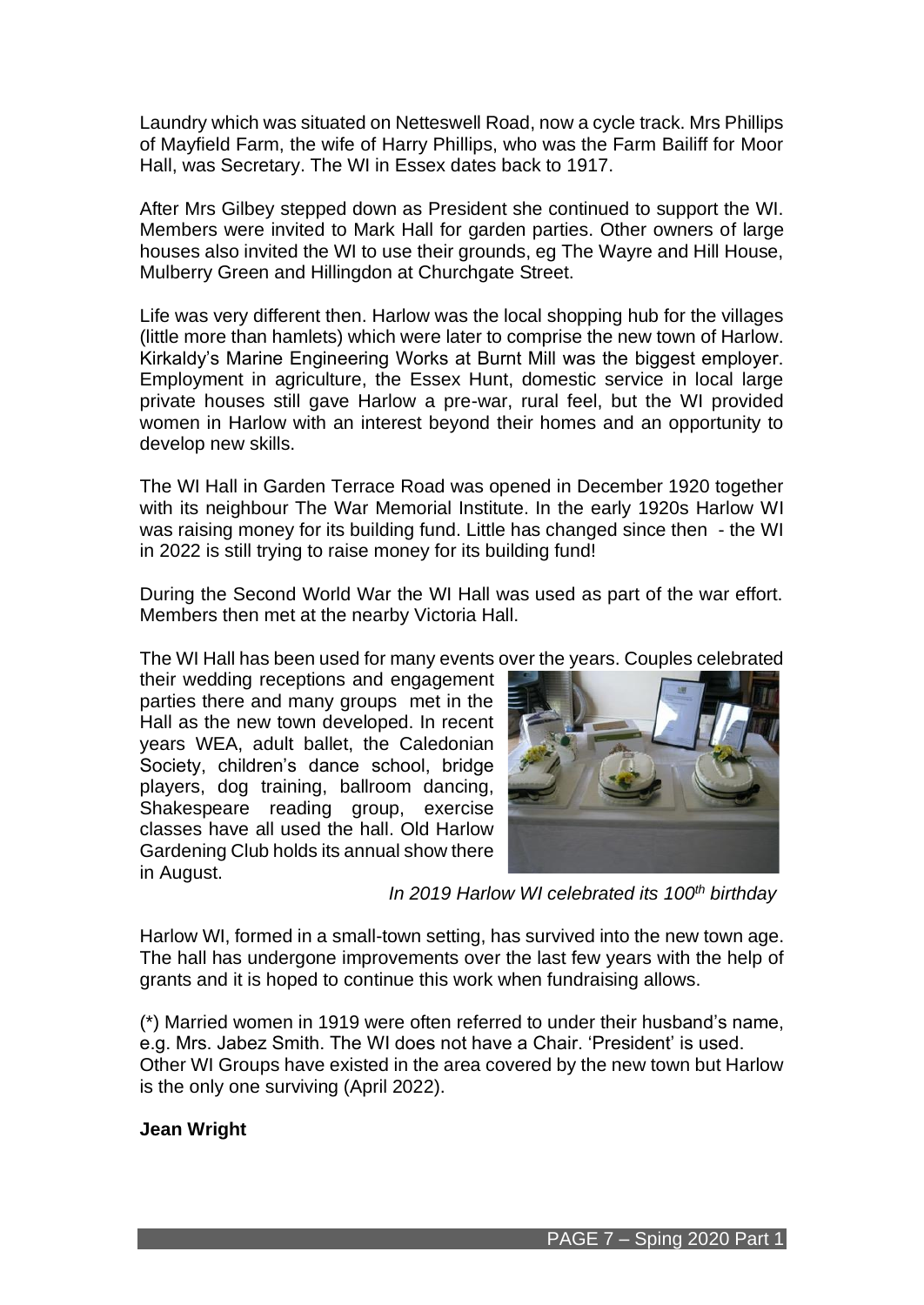## **Stale Cakes and Handy Milk**

Ron Bill believed in Harlow from the day he arrived in 1956 until his death in 2014 aged 84.

He was a housing officer with Harlow Development Corporation for many years. Later, he joined Harlow Council and contributed through his various jobs for the Housing and Community Services Departments to make the town as good and fulfilling a place for everyone as he could. Away from work he was driving force in the Film Society, a local historian and walks organiser, a founder member of Harlow Civic Society, a proud Socialist. Whatever he involved himself in, Ron certainly 'walked the walk' contributing much more than just 'talking the talk'.

The piece below has been taken from one of Ron's books. It describes his job as it was in the late 1950s in 'Coming to Harlow: The Rent Man Cometh.'

### **Mag Barrett**

*"I hope that in this memoir I have shown some of the many varied responsibilities of the Harlow Housing Staff Team."*

### **New lettings on Thursday mornings**

On house-letting days –Thursday mornings – it was for many a dream come true (their Utopia?). Everyone got a welcome when they collected their keys and were besieged outside each housing office by Radbourne and Co-op Diaries, bakers and merchants, Eastern Gas and Eastern Electricity reps trying to sell their cookers and services that people would need. Some gave free milk, which was always handy for office tea that day!

Charles Hall Furnishers had an arrangement with Harlow Development Corporation that furniture items could be purchased and repaid on a weekly basis with the rent. Separate cards were issued for these payments.

The Development Corporation and Harlow Sports Trust devised a scheme for a voluntary 1d (one penny) per week on individual rents to go towards the upkeep of the first Sports Centre to be built in the UK (Harlow Sport Centre as the first purpose-built multi-Sports Centre became a model for those that followed.)

The pennies had to be accounted for separately so that the amount due to the Sports Trust could be accurately accounted. Sometimes considerable time would be expended if daily or weekly accounts were 1 or 2 pennies out in the balance, it had to be 100% correct! None of the contributors received any refunds when the Sports Centre was later sold for a reported £26 million for housing developments – the first major Green Wedge to be lost.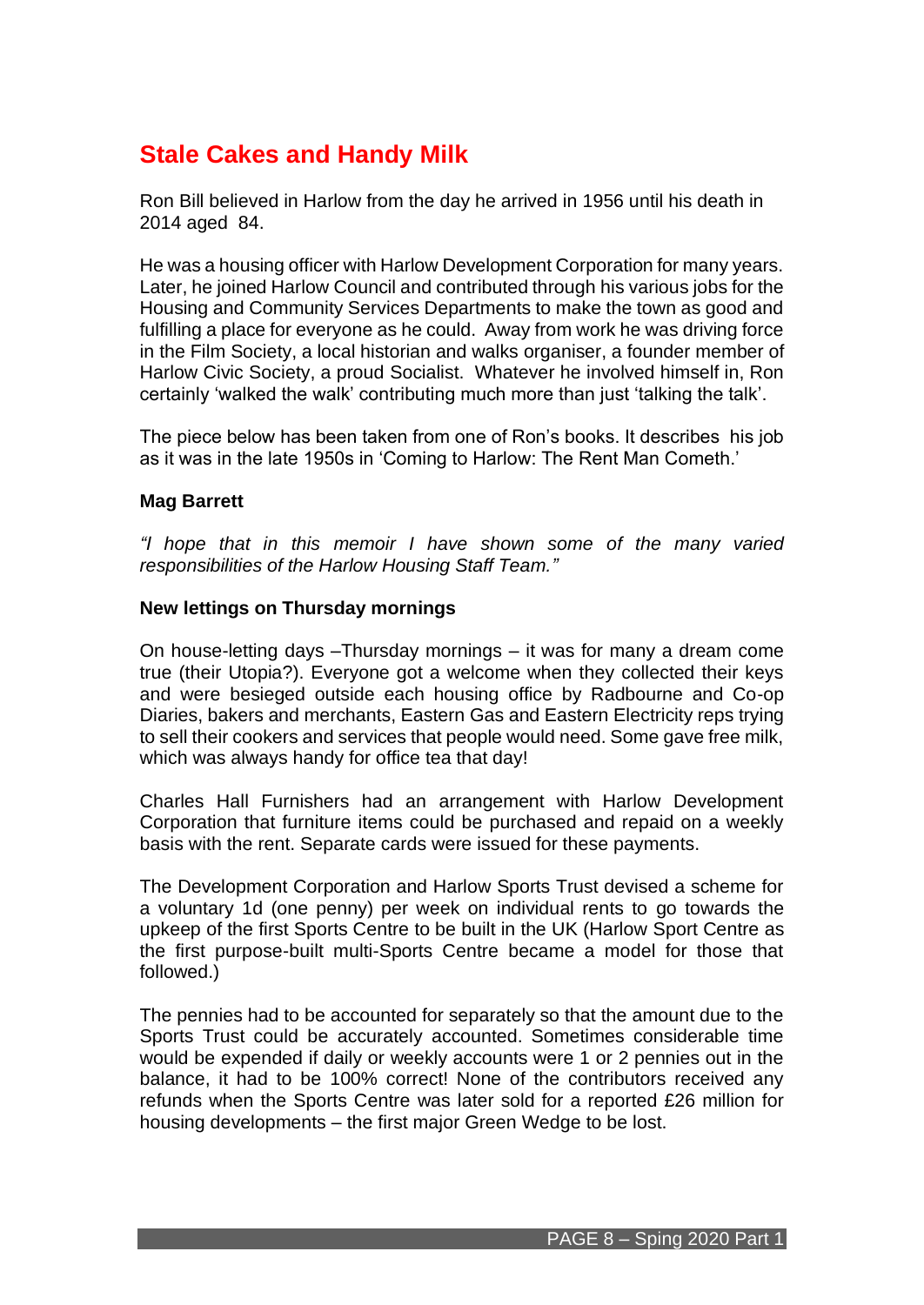Fridays were spent chasing up repairs, visiting tenants who owed rent, and

seeing that one's housing areas were in good shape. Every Friday afternoon I would visit the Corporation's launderette at Tanys Dell to collect and bank the week's takings. When the Corporation experimented with collection of rents in Common



Rooms, two of us would sit all day in *Glebelands Common Room* recording payments, with the cash box on the table, and, at the end of the day, put the cash in a satchel and wander back to the Stow office. Every night there was overtime from 5.15 to 8.15pm. This would start with a total exodus to Pearce's bakery shop to get a cheap bag of stale cakes. On my initial salary of £375 per year, the overtime was a welcome addition to the housekeeping and house furnishing funds. Our house rent was £2.3s. a week, from a take home pay of about £6.5s.

*(Extract from Coming to Harlow – the Rent Man Cometh by Ron Bill published October 2014.)* 

## **Meeting with Planners**

In January we held our first in-person meeting since the start of the Covid pandemic, with officers from the Council's planning team: Andrew Bramidge, now Director of Regeneration and Planning, his deputy, Tanusha Waters and Forward Planning Officer Paul McBride. Attendees from our committee were John Curry, Tony Evans and Isobel Urquhart.

Andrew explained that the Planning department and the more strategic Regeneration area are now merged into one, which it is hoped will provide more coherence and will cover issues such as town centre development, neighbourhood renewal and the council's housebuilding programme.

We discussed several issues: affordable housing; Council housing; the Town Plan; plans for Net Zero; the new hospital; the application for the new eastern Stort Crossing (later approved by East Herts and Harlow); Town Centre developments, including the iconic Market House; and the Quality of New Social Housing.

Paul told us that the Council's Design Guide is being revamped and it is intended that it will include stipulations relating to high quality architectural design and sustainable build. Andrew asked about the current status of our Architecture and Design Award – and it was encouraging to hear his interest in the renewal of the initiative and in having further conversations about this. We all agreed to meet quarterly.

### **Tony Evans**